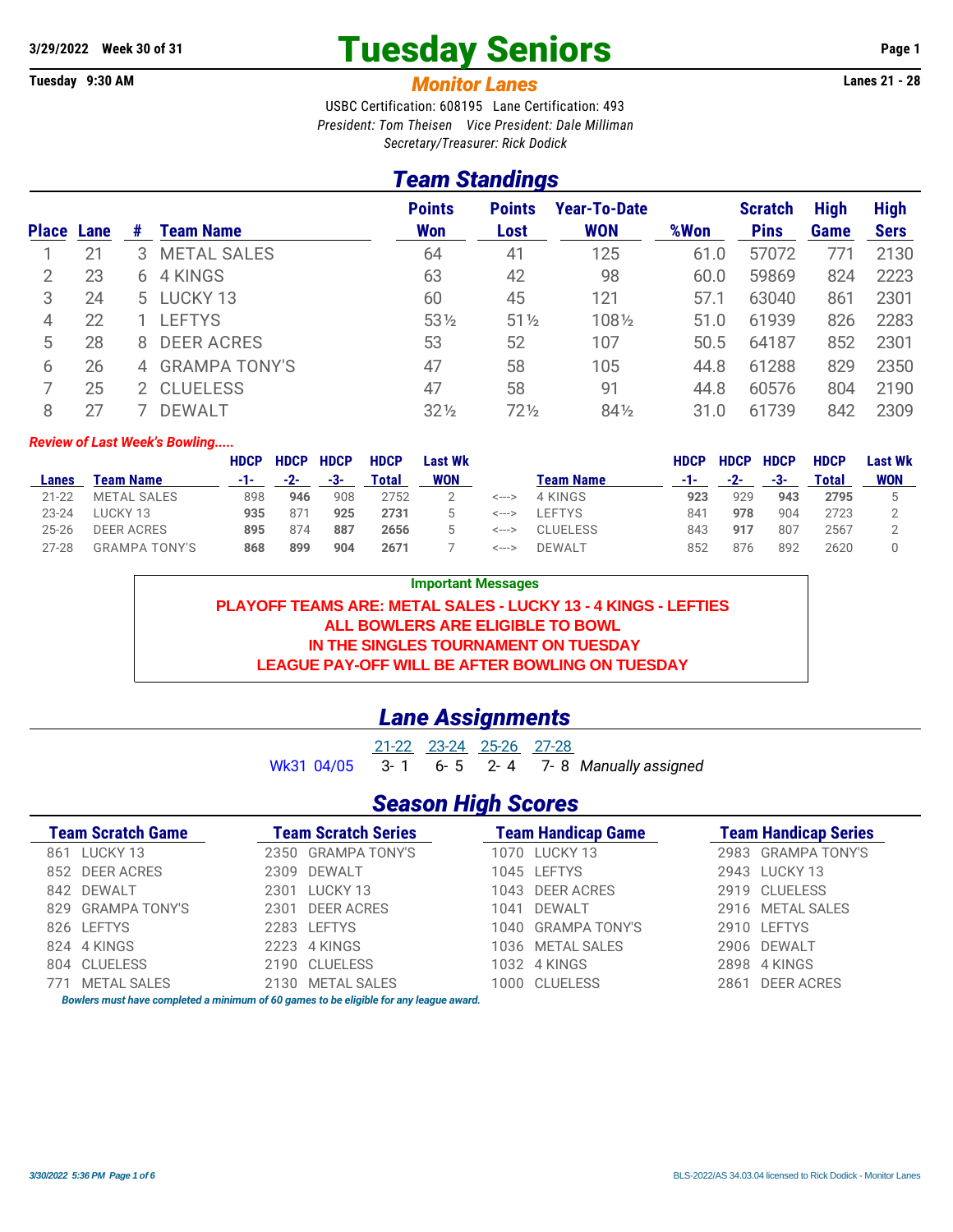## *Season High Scores - Continued*

| <b>Scratch Game</b>  | <b>Scratch Series</b>       | <b>Handicap Game</b> | <b>Handicap Series</b> |
|----------------------|-----------------------------|----------------------|------------------------|
| 279 Tom Grandmaison  | <b>Brad Bilhimer</b><br>731 | 320 Tom Grandmaison  | 848 Tom Grandmaison    |
| 268 Brad Bilhimer    | 725 Tom Grandmaison         | 318 Don Goss         | Archie Laney<br>841    |
| 266 Mark Grove       | 692 Harold Donaldson        | 315 Larry Grove      | Don Goss<br>827        |
| 258 Larry Grove      | 688 Mike Laney              | 305 Floyd Petrowski  | 824 Ken Manor          |
| 257 Jim Sy           | 678 Mark Grove              | 303 Curt Truemner    | 812 Brad Bilhimer      |
| 257 Mike Laney       | 650 Gary Kendall            | 298 Chuck Villano    | 796 Mike Laney         |
| 254 Harold Donaldson | 643 Archie Laney            | 298 Mark Grove       | 792 Harold Donaldson   |
| 247 Don Goss         | 642 Jim Sy                  | 295 Brad Bilhimer    | 786 Chuck Villano      |
| 246 Gary Kendall     | 638 Ken Manor               | 295 Tom Theisen      | 786 Curt Truemner      |
| 244 Ben DeBolt       | 634 Rich Gavord             | $295$ Jim Sy         | 786 Moran Doyle        |
|                      |                             | 295 Harold Donaldson |                        |

### *Last Week's Top Scores*

| <b>Team Scratch Game</b> |                                              |                         | <b>Team Scratch Series</b>      |                      | <b>Team Handicap Game</b>         |                        | <b>Team Handicap Series</b> |  |  |  |
|--------------------------|----------------------------------------------|-------------------------|---------------------------------|----------------------|-----------------------------------|------------------------|-----------------------------|--|--|--|
|                          | 767 LEFTYS                                   |                         | 2198 4 KINGS                    |                      | 978 LEFTYS                        |                        | 2795 4 KINGS                |  |  |  |
| 744                      | 4 KINGS                                      |                         | 2131 LUCKY 13                   | 946                  | <b>METAL SALES</b>                | 2752                   | <b>METAL SALES</b>          |  |  |  |
| 735                      | LUCKY 13                                     |                         | 2092 DEER ACRES                 | 943                  | 4 KINGS                           | 2731                   | LUCKY 13                    |  |  |  |
| 729                      | <b>CLUELESS</b>                              |                         | 2090 LEFTYS                     |                      | 935 LUCKY 13                      | 2723                   | <b>LEFTYS</b>               |  |  |  |
| 707                      | <b>DEER ACRES</b>                            |                         | 2053 DEWALT                     | 917                  | <b>CLUELESS</b>                   | 2671                   | <b>GRAMPA TONY'S</b>        |  |  |  |
|                          | <b>Scratch Series</b><br><b>Scratch Game</b> |                         |                                 | <b>Handicap Game</b> |                                   | <b>Handicap Series</b> |                             |  |  |  |
| 242                      | <b>Rich Gavord</b>                           |                         | 615 Harold Donaldson            | 287                  | <b>Rich Gavord</b>                | 758                    | Chuck Villano               |  |  |  |
| 230                      | <b>Harold Donaldson</b>                      | 611                     | Chuck Villano                   | 268                  | <b>Harold Donaldson</b>           | 737                    | <b>Rich Gavord</b>          |  |  |  |
| 222                      | Mike Laney                                   | 604                     | Mike Laney                      | 263                  | Chuck Villano                     | 732                    | <b>Curt Truemner</b>        |  |  |  |
| 217                      | Mark Grove                                   | 602                     | <b>Rich Gavord</b>              | 261                  | <b>Curt Truemner</b>              | 729                    | <b>Harold Donaldson</b>     |  |  |  |
| 214                      | Jim Sy                                       | 602                     | <b>Tom Grandmaison</b>          | 259                  | Dick Mrozinski                    | 712                    | Jim Sy                      |  |  |  |
| 214                      | Chuck Villano                                | 598                     | Jim Sy                          | 253                  | Mike Laney                        | 707                    | <b>Larry Grove</b>          |  |  |  |
| 212                      | <b>Tom Grandmaison</b>                       | 597                     | William Boehm                   | 253                  | Larry Grove                       |                        | 704 Dick Mrozinski          |  |  |  |
| 210                      | William Boehm                                | 559                     | Mark Grove                      | 252                  | Jim Sy                            | 698                    | <b>Ken Makovics</b>         |  |  |  |
| 199                      | Larry Grove                                  |                         | 552 Larry Broaddus              | 251                  | <b>Ken Makovics</b>               | 698                    | Tom Grandmaison             |  |  |  |
| 198                      | <b>Curt Truemner</b>                         |                         | 545 Larry Grove                 | 249                  | Maurice LeFave                    | 697                    | Mike Laney                  |  |  |  |
|                          | <b>Weekly Game Over Average</b>              |                         |                                 |                      | <b>Weekly Series over Average</b> |                        |                             |  |  |  |
|                          | <b>Game - Avg=Difference</b>                 |                         |                                 |                      | <b>Series - Avg=Difference</b>    |                        |                             |  |  |  |
|                          | $242 - 179 = 63$                             | <b>Rich Gavord</b>      |                                 |                      | $611 - 525 = 86$                  | Chuck Villano          |                             |  |  |  |
|                          | $230 - 187 = 43$                             | <b>Harold Donaldson</b> |                                 |                      | $602 - 537 = 65$                  | <b>Rich Gavord</b>     |                             |  |  |  |
|                          | $214 - 175 = 39$                             | Chuck Villano           |                                 |                      | $543 - 480 = 63$                  | <b>Curt Truemner</b>   |                             |  |  |  |
|                          |                                              |                         | <b>Individual High Averages</b> |                      |                                   |                        |                             |  |  |  |

| <i><b>JLIVIURA</b></i> |                        |                      |                         |                      |
|------------------------|------------------------|----------------------|-------------------------|----------------------|
|                        | 194.77 Tom Grandmaison | 188.22 Gary Kendall  | 187.85 Jim Sy           | 181.45 Ben DeBolt    |
|                        | 180.33 Rich Gavord     | 176.85 Chuck Villano | 176.43 George Castle    | 170.70 Larry Grove   |
| <b>SENIOR B</b>        |                        |                      |                         |                      |
|                        | 211.46 Brad Bilhimer   | 174.69 Don Goss      | 167.77 Bob Rogers       | 162.16 Paul Vogtmann |
|                        | 153.73 Tom Owczarzak   |                      |                         |                      |
| <b>SENIOR C</b>        |                        |                      |                         |                      |
|                        | 195.74 Mike Laney      | 195.64 Mark Grove    | 188.56 Harold Donaldson | 152.83 Ken Makovics  |
|                        |                        |                      |                         |                      |

*SENIOR D*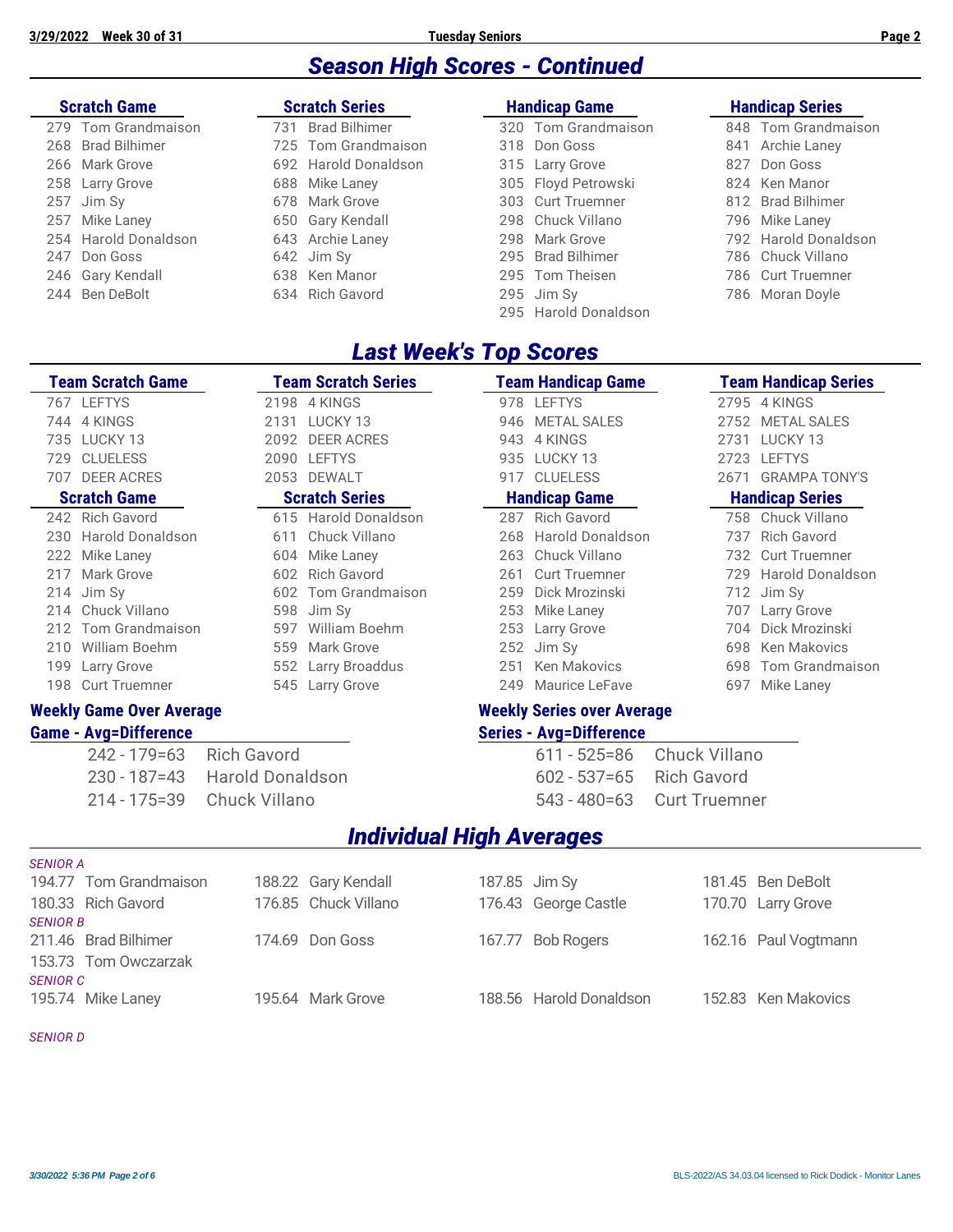#### *Team Rosters*

## **1 - LEFTYS**

|                        |                 |    |                 |    |     |       |     |              | <b>High</b> | <b>High</b> |
|------------------------|-----------------|----|-----------------|----|-----|-------|-----|--------------|-------------|-------------|
| <b>Name</b>            | <b>Avg HDCP</b> |    | <b>Pins Gms</b> |    | -1- | $-2-$ | -3- | <b>Total</b> | Game        | <b>Sers</b> |
| <b>Rich Gavord</b>     | 180             | 45 | 15689           | 87 | 148 | 242   | 212 | 602          | 242         | 634         |
| Moran Doyle            | 143             | 78 | 12468           | 87 | 125 | 145   | 131 | 401          | 204         | 546         |
| <b>Tom Grandmaison</b> | 194             | 32 | 15776           | 81 | 212 | 196   | 194 | 602          | 279         | 725         |
| <b>Mark Noxon</b>      | 165             | 58 | 1988            | 12 | 145 | 184   | 156 | 485          | 204         | 545         |
| Dale Milliman          | 173             | 51 | 9692            | 56 |     |       |     | $\Omega$     | 255         | 628         |

# **2 - CLUELESS**

|                       |                 |    |                 |    |     |       |     |              | <b>High</b> | <b>High</b> |
|-----------------------|-----------------|----|-----------------|----|-----|-------|-----|--------------|-------------|-------------|
| <b>Name</b>           | <b>Avg HDCP</b> |    | <b>Pins Gms</b> |    | -1- | $-2-$ | -3- | <b>Total</b> | <b>Game</b> | <b>Sers</b> |
| <b>Fred Stosik</b>    | 148             | 73 | 6217            | 42 |     |       |     | 0            | 192         | 510         |
| <b>Larry Broaddus</b> | 200             | 27 | 4821            | 24 | 195 | 189   | 168 | 552          | 247         | 639         |
| <b>William Boehm</b>  | 194             | 32 | 4659            | 24 | 183 | 204   | 210 | 597          | 240         | 624         |
| Paul Vogtmann         | 162             | 61 | 14108           | 87 | 139 | 158   | 113 | 410          | 213         | 559         |
| <b>Maurice LeFave</b> | 151             | 71 | 11839           | 78 | 138 | 178   | 128 | 444          | 210         | 558         |
| Dave Fife             | 189             | 36 | 9483            | 50 |     |       |     | 0            | 259         | 691         |
| <b>Wally Hinman</b>   | 168             | 55 | 10622           | 63 | 169 | 173   | 50  | 492          | 222         | 585         |

## **3 - METAL SALES**

|                      |                 |    |                 |    |       |           |       |              | <b>High</b> | <b>High</b> |
|----------------------|-----------------|----|-----------------|----|-------|-----------|-------|--------------|-------------|-------------|
| <b>Name</b>          | <b>Avg HDCP</b> |    | <b>Pins Gms</b> |    | $-1-$ | $-2-$     | $-3-$ | <b>Total</b> | <b>Game</b> | <b>Sers</b> |
| <b>Curt Truemner</b> | 161             | 62 | 12907           | 80 | 179   | 198       | 166   | 543          | 236         | 591         |
| <b>Tom Owczarzak</b> | 153             | 69 | 13836           | 90 | 146   | 152       | 178   |              | 476 205     | 537         |
| <b>Ken Makovics</b>  | 152             | 70 | 12379           | 81 | 158   | 181       | 149   | 488          | 221         | 523         |
| <b>Bob Rogers</b>    | 167             | 56 | 14596           | 87 |       | a157 a157 | a157  | 471          | 219         | 565         |

# **4 - GRAMPA TONY'S**

|                      |                 |    |                 |    |     |       |     |              | <b>High</b> | <b>High</b> |
|----------------------|-----------------|----|-----------------|----|-----|-------|-----|--------------|-------------|-------------|
| <b>Name</b>          | <b>Avg HDCP</b> |    | <b>Pins Gms</b> |    | -1- | $-2-$ | -3- | <b>Total</b> | <b>Game</b> | <b>Sers</b> |
| <b>Paul Guzdzial</b> | 158             | 64 | 10443           | 66 | 167 | 149   | 178 | 494          | 209         | 529         |
| <b>Brad Bilhimer</b> | 211             |    | 15225           | 72 |     |       |     | 0            | 268         | 731         |
| Dick Mrozinski       | 158             | 64 | 12821           | 81 | 189 | 194   | 126 | 509          | 208         | 536         |
| <b>Wally Parker</b>  | 172             | 52 | 9992            | 58 | 134 | 138   | 186 | 458          | 218         | 619         |
| Floyd Petrowski      | 154             | 68 | 12840           | 83 | 129 | 169   | 65  | 463          | 236         | 551         |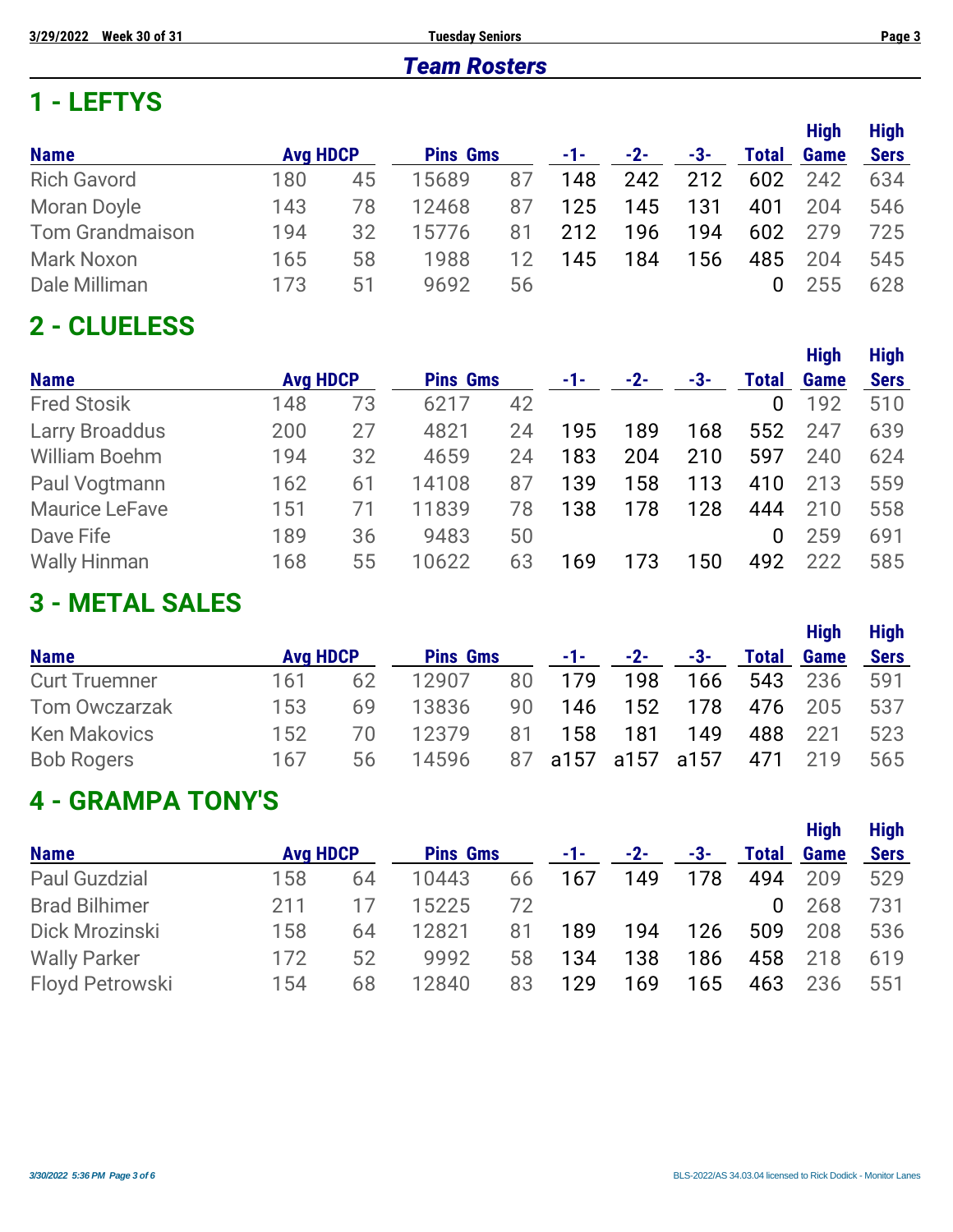| <b>Week 30 of 31</b><br>3/29/2022<br><b>Tuesday Seniors</b> |                 |    |                 |    |     |       |     |              |                     | Page 4                     |
|-------------------------------------------------------------|-----------------|----|-----------------|----|-----|-------|-----|--------------|---------------------|----------------------------|
| <b>5 - LUCKY 13</b>                                         |                 |    |                 |    |     |       |     |              |                     |                            |
| <b>Name</b>                                                 | <b>Avg HDCP</b> |    | <b>Pins Gms</b> |    | -1- | $-2-$ | -3- | <b>Total</b> | <b>High</b><br>Game | <b>High</b><br><b>Sers</b> |
| <b>Chuck Villano</b>                                        | 176             | 48 | 13264           | 75 | 214 | 187   | 210 | 611          | 243                 | 622                        |
| <b>George Castle</b>                                        | 176             | 48 | 14820           | 84 | 161 | 169   | 166 | 496          | 236                 | 632                        |
| John Richardson                                             | 164             | 59 | 11831           | 72 | 173 | 137   | 180 | 490          | 215                 | 570                        |
| <b>Ben DeBolt</b>                                           | 181             | 44 | 14153           | 78 | 187 | 178   | 169 | 534          | 244                 | 622                        |
| Don Goss                                                    | 174             | 50 | 12578           | 72 | 146 | 133   | 178 | 457          | 247                 | 627                        |

## **6 - 4 KINGS**

|                         |                 |    |                 |    |       |       |     |              | <b>High</b> | <b>High</b> |
|-------------------------|-----------------|----|-----------------|----|-------|-------|-----|--------------|-------------|-------------|
| <b>Name</b>             | <b>Avg HDCP</b> |    | <b>Pins Gms</b> |    | $-1-$ | $-2-$ | -3- | <b>Total</b> | Game        | <b>Sers</b> |
| <b>Dick Talbot</b>      | 125             | 94 | 7915            | 63 |       |       |     | $\Omega$     | 178         | 487         |
| <b>Archie Laney</b>     | 162             | 61 | 12694           | 78 | 173   | 159   | 172 | 504          | 223         | 643         |
| <b>Harold Donaldson</b> | 188             | 37 | 15273           | 81 | 173   | 212   | 230 |              | 615 254     | 692         |
| <b>Mike Laney</b>       | 195             | 31 | 15855           | 81 | 222   | 204   | 178 | 604          | 257         | 688         |
| <b>Bob Fischer</b>      | 153             | 69 | 11496           | 75 | 156   | 155   | 164 | 475          | 191         | 531         |

# **7 - DEWALT**

|                    |                 |    |                 |    |     |       |     |       | <b>High</b>  | <b>High</b> |
|--------------------|-----------------|----|-----------------|----|-----|-------|-----|-------|--------------|-------------|
| <b>Name</b>        | <b>Avg HDCP</b> |    | <b>Pins Gms</b> |    | -1- | $-2-$ | -3- | Total | Game         | <b>Sers</b> |
| <b>Chon Mata</b>   | 172             | 52 | 7741            | 45 |     |       |     | 0     | 254          | 599         |
| Ervin Grove        | 148             | 73 | 12047           | 81 |     |       |     |       | $0\quad 211$ | 540         |
| <b>Larry Grove</b> | 170             | 54 | 13656           | 80 | 188 | 199   | 158 | 545   | 258          | 592         |
| <b>Mark Grove</b>  | 195             | 31 | 16434           | 84 | 160 | 182   | 217 | 559   | 266          | 678         |

## **8 - DEER ACRES**

|                     |                 |    |                 |    |     |                |     |         | <b>High</b>       | <b>High</b> |
|---------------------|-----------------|----|-----------------|----|-----|----------------|-----|---------|-------------------|-------------|
| <b>Name</b>         | <b>Avg HDCP</b> |    | <b>Pins Gms</b> |    |     | $-1$ $-2$ $-2$ | -3- |         | <b>Total Game</b> | Sers        |
| <b>Ken Manor</b>    | 167             | 56 | 14097           | 84 |     | 166 170        | 177 | 513 235 |                   | 638         |
| Tom Theisen         | 165             | 58 | 14438           | 87 | 169 | 157            | 151 |         | 477 234           | 604         |
| <b>Gary Kendall</b> | 188             | 37 | 16375           | 87 | 158 | 185            | 161 | 504     | 246               | 650         |
| Jim Sy              | 187             | 38 | 16343           | 87 | 214 | 174            | 210 |         | 598 257           | 642         |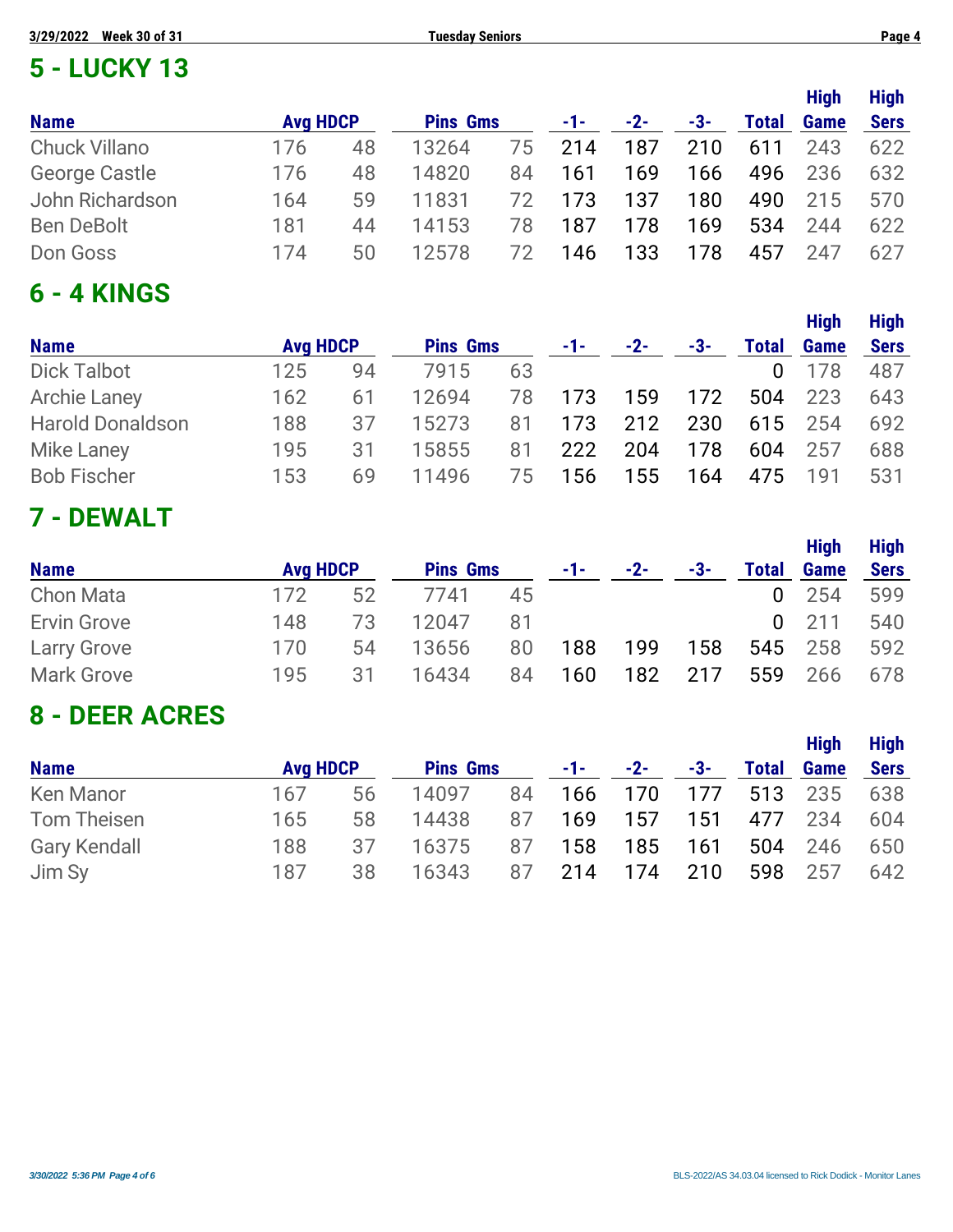#### *This Week's Statistics*

|                                   | <b>Men</b>              |
|-----------------------------------|-------------------------|
| How many people bowled            | 31                      |
| Number of games bowled            | 93                      |
| Actual average of week's scores   | 172.02                  |
| How many games above average      | 48                      |
| How many games below average      | 44                      |
| Pins above/below average per game | 0.80                    |
| How many people raised average    | 16                      |
| by this amount                    | 0.44                    |
| How many people went down         | 15                      |
| by this amount                    | $-0.62$                 |
| League average before bowling     | 171.79                  |
| League average after bowling      | 171.72                  |
| Change in league average          | $-0.07$                 |
|                                   |                         |
| 800s                              |                         |
| 775s                              |                         |
| 750s                              |                         |
| 725s                              |                         |
| 700s                              |                         |
| 675s                              |                         |
| 650s                              |                         |
| 625s                              | --                      |
| 600s                              | 5                       |
| 575s                              | $\overline{\mathbf{c}}$ |
| 550s                              | $\frac{2}{3}$           |
| 525s                              |                         |
| 500s                              | $\overline{4}$          |
| 475s                              | 9                       |
| 450s                              | 3                       |
| 425s                              | 1                       |
| 400s                              | $\overline{2}$          |
| below 400                         |                         |
| 300s                              |                         |
| 275s                              |                         |
| 250s                              |                         |
| 225s                              | 2                       |
| 200s                              | 12                      |
| 175s                              | 26                      |
| 150s                              | 34                      |
| 125s                              | 18                      |
| 100s                              | 1                       |
| below 100                         |                         |
|                                   |                         |